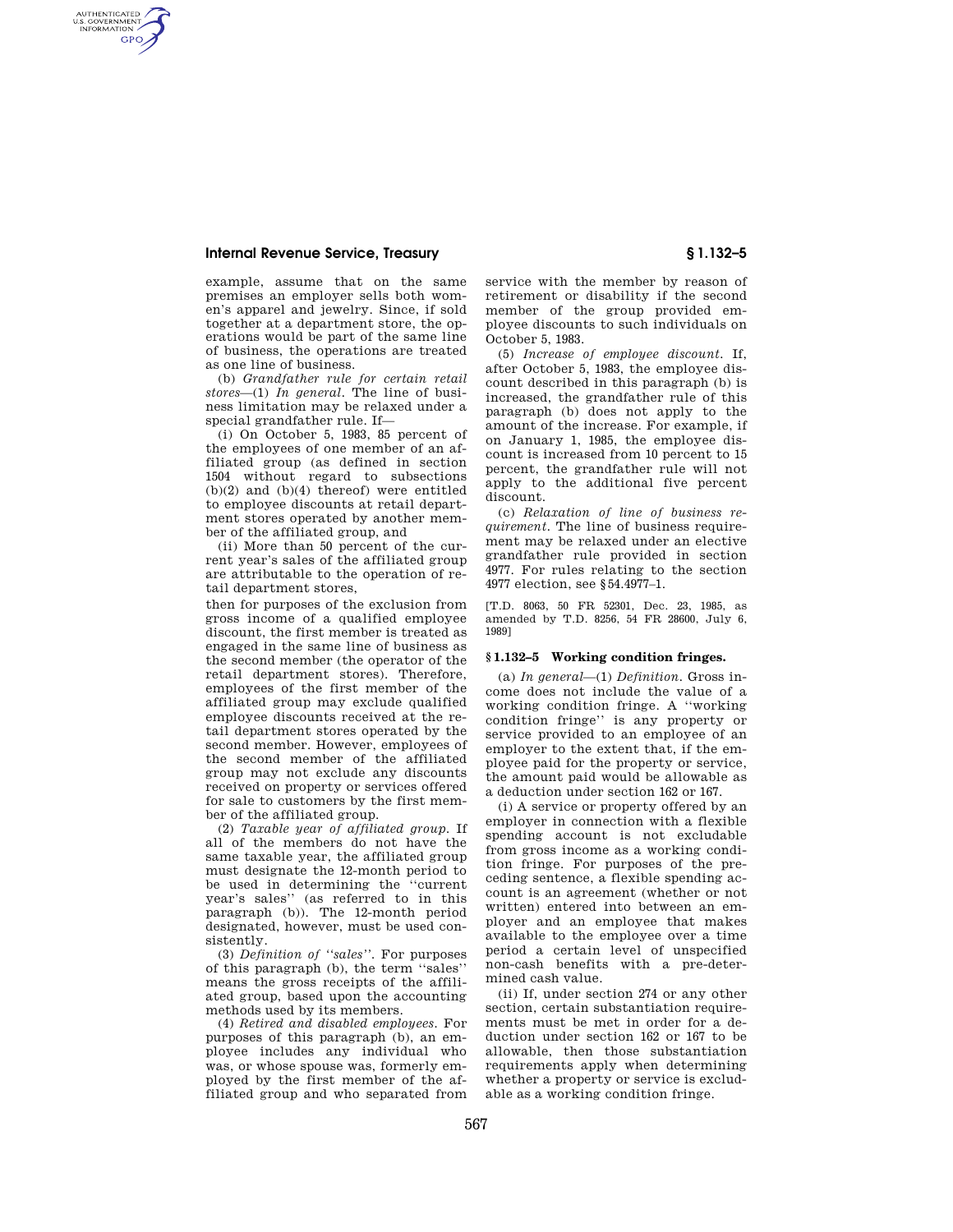(iii) An amount that would be deductible by the employee under a section other than section 162 or 167, such as section 212, is not a working condition fringe.

(iv) A physical examination program provided by the employer is not excludable as a working condition fringe even if the value of such program might be deductible to the employee under section 213. The previous sentence applies without regard to whether the employer makes the program mandatory to some or all employees.

(v) A cash payment made by an employer to an employee will not qualify as a working condition fringe unless the employer requires the employee to—

(A) Use the payment for expenses in connection with a specific or pre-arranged activity or undertaking for which a deduction is allowable under section 162 or 167,

(B) Verify that the payment is actually used for such expenses, and

(C) Return to the employer any part of the payment not so used.

(vi) The limitation of section  $67(a)$ (relating to the two-percent floor on miscellaneous itemized deductions) is not considered when determining the amount of a working condition fringe. For example, assume that an employer provides a \$1,000 cash advance to Employee A and that the conditions of paragraph  $(a)(1)(y)$  of this section are not satisfied. Even to the extent A uses the allowance for expenses for which a deduction is allowable under section 162 and 167, because such cash payment is not a working condition fringe, section 67(a) applies. The \$1,000 payment is includible in A's gross income and subject to income and employment tax withholding. If, however, the conditions of paragraph  $(a)(1)(v)$  of this section are satisfied with respect to the payment, then the amount of A's working condition fringe is determined without regard to section 67(a). The \$1,000 payment is excludible from A's gross income and not subject to income and employment tax reporting and withholding.

(2) *Trade or business of the employee*— (i) *General.* If the hypothetical payment for a property or service would be allowable as a deduction with respect to

**§ 1.132–5 26 CFR Ch. I (4–1–10 Edition)** 

a trade or business of an employee other than the employee's trade or business of being an employee of the employer, it cannot be taken into account for purposes of determining the amount, if any, of the working condition fringe.

(ii) *Examples.* The rule of paragraph  $(a)(2)(i)$  of this section may be illustrated by the following examples:

*Example 1.* Assume that, unrelated to company X's trade or business and unrelated to employee A's trade or business of being an employee of company X, A is a member of the board of directors of company Y. Assume further that company X provides A with air transportation to a company Y board of director's meeting. A may not exclude from gross income the value of the air transportation to the meeting as a working condition fringe. A may, however, deduct such amount under section 162 if the section 162 requirements are satisfied. The result would be the same whether the air transportation was provided in the form of a flight on a commercial airline or a seat on a company X airplane.

*Example 2.* Assume the same facts as in example (1) except that A serves on the board of directors of company Z and company Z regularly purchases a significant amount of goods and services from company X. Because of the relationship between Company Z and A's employer, A's membership on Company Z's board of directors is related to A's trade or business of being an employee of Company X. Thus, A may exclude from gross income the value of air transportation to board meetings as a working condition fringe.

*Example 3.* Assume the same facts as in example (1) except that A serves on the board of directors of a charitable organization. Assume further that the service by A on the charity's board is substantially related to company X's trade or business. In this case, A may exclude from gross income the value of air transportation to board meetings as a working condition fringe.

*Example 4.* Assume the same facts as in example (3) except that company X also provides A with the use of a company X conference room which A uses for monthly meetings relating to the charitable organization. Also assume that A uses company X's copy machine and word processor each month in connection with functions of the charitable organization. Because of the substantial business benefit that company X derives from A's service on the board of the charity, A may exclude as a working condition fringe the value of the use of company X property in connection with the charitable organization.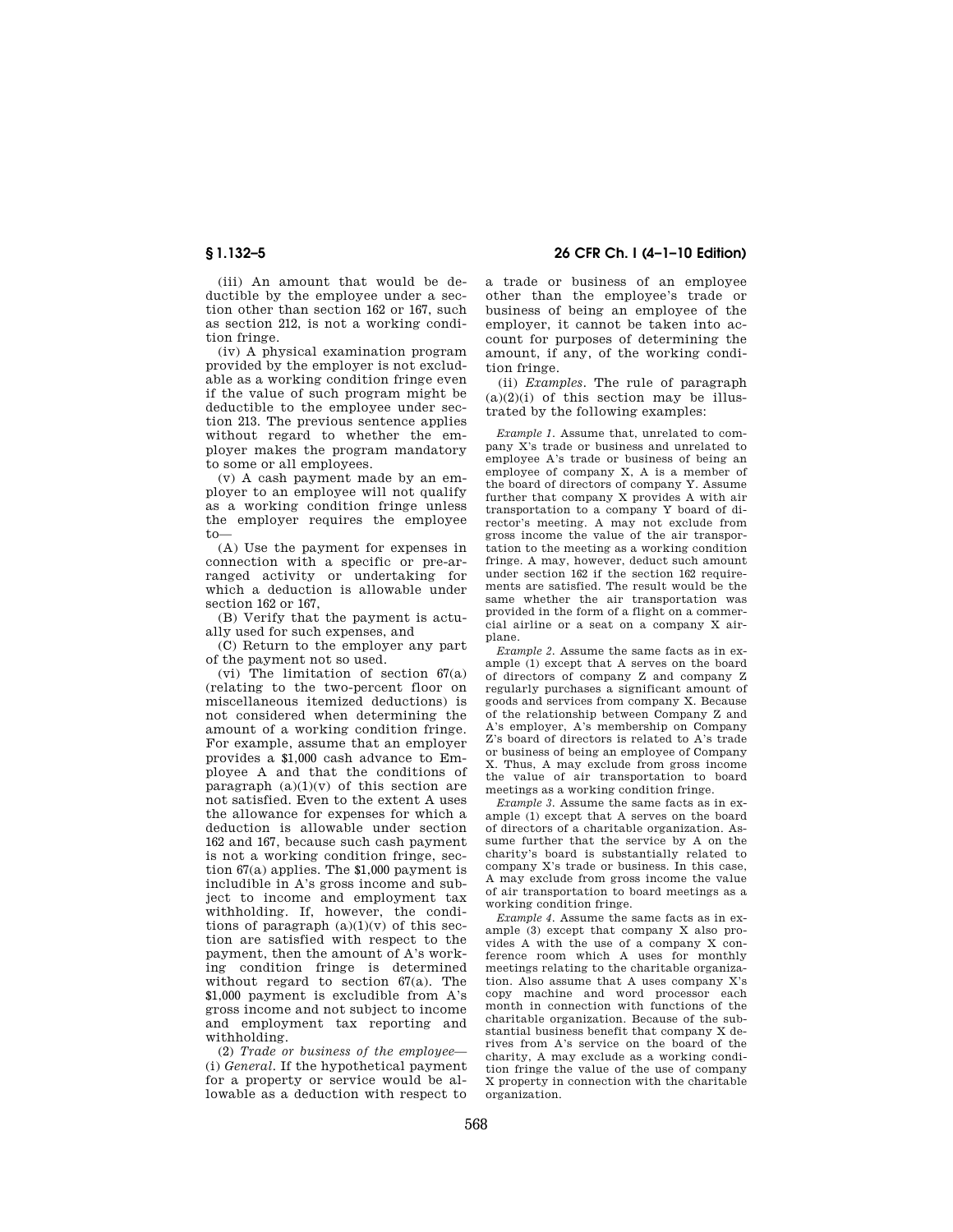(b) *Vehicle allocation rules*—(1) *In general*—(i) *General rule.* In general, with respect to an employer-provided vehicle, the amount excludable as a working condition fringe is the amount that would be allowable as a deduction under section 162 or 167 if the employee paid for the availability of the vehicle. For example, assume that the value of the availability of an employer-provided vehicle for a full year is \$2,000, without regard to any working condition fringe (*i.e.*, assuming all personal use). Assume Further that the employee drives the vehicle 6,000 miles for his employer's business and 2,000 miles for reasons other than the employer's business. In this situation, the value of the working condition fringe is \$2,000 multiplied by a fraction, the numerator of which is the business-use mileage (6,000 miles) and the denominator of which is the total mileage (8,000 miles). Thus, the value of the working condition fringe is \$1,500. The total amount includible in the employee's gross income on account of the availability of the vehicle is \$500 ability of the vehicle is  $(\$2,000 - \$1,500)$ . For purposes of this section, the term "vehicle" has the meaning given the term in §1.61–  $21(e)(2)$ . Generally, when determining the amount of an employee's working condition fringe, miles accumulated on the vehicle by all employees of the employer during the period in which the vehicle is available to the employee are considered. For example, assume that during the year in which the vehicle is available to the employee in the above example, other employees accumulate 2,000 additional miles on the vehicle (while the employee is not in the automobile). In this case, the value of the working condition fringe is \$2,000 multiplied by a fraction, the numerator of which is the business-use mileage by the employee (including all mileage (business and personal) accumulated by other employees) (8,000 miles) and the denominator of which is the total mileage (including all mileage accumulated by other employees) (10,000 miles). Thus, the value of the working condition fringe is \$1,600; the total amount includible in the employee's gross income on account of the availability of the vehicle is  $$400$   $$2,000 - $1,600$ . If, however, substantially all of the use of

the automobile by other employees in the employer's business is limited to a certain period, such as the last three months of the year, the miles driven by the other employees during that period would not be considered when determining the employee's working condition fringe exclusion. Similarly, miles driven by other employees are not considered if the pattern of use of the employer-provided automobiles is designed to reduce Federal taxes. For example, assume that an employer provides employees A and B each with the availability of an employer-provided automobile and that A uses the automobile assigned to him 80 percent for the employer's business and that B uses the automobile assigned to him 30 percent for the employer's business. If A and B alternate the use of their assigned automobiles each week in such a way as to achieve a reduction in federal taxes, then the employer may count only miles placed on the automobile by the employee to whom the automobile is assigned when determining each employee's working condition fringe.

(ii) *Use by an individual other than the employee.* For purposes of this section, if the availability of a vehicle to an individual would be taxed to an employee, use of the vehicle by the individual is included in references to use by the employee.

(iii) *Provision of an expensive vehicle for personal use.* If an employer provides an employee with a vehicle that an employee may use in part for personal purposes, there is no working condition fringe exclusion with respect to the personal miles driven by the employee; if the employee paid for the availability of the vehicle, he would not be entitled to deduct under section 162 or 167 any part of the payment attributable to personal miles. The amount of the inclusion is not affected by the fact that the employee would have chosen the availability of a less expensive vehicle. Moreover, the result is the same even though the decision to provide an expensive rather than an inexpensive vehicle is made by the employer for bona fide noncompensatory business reasons.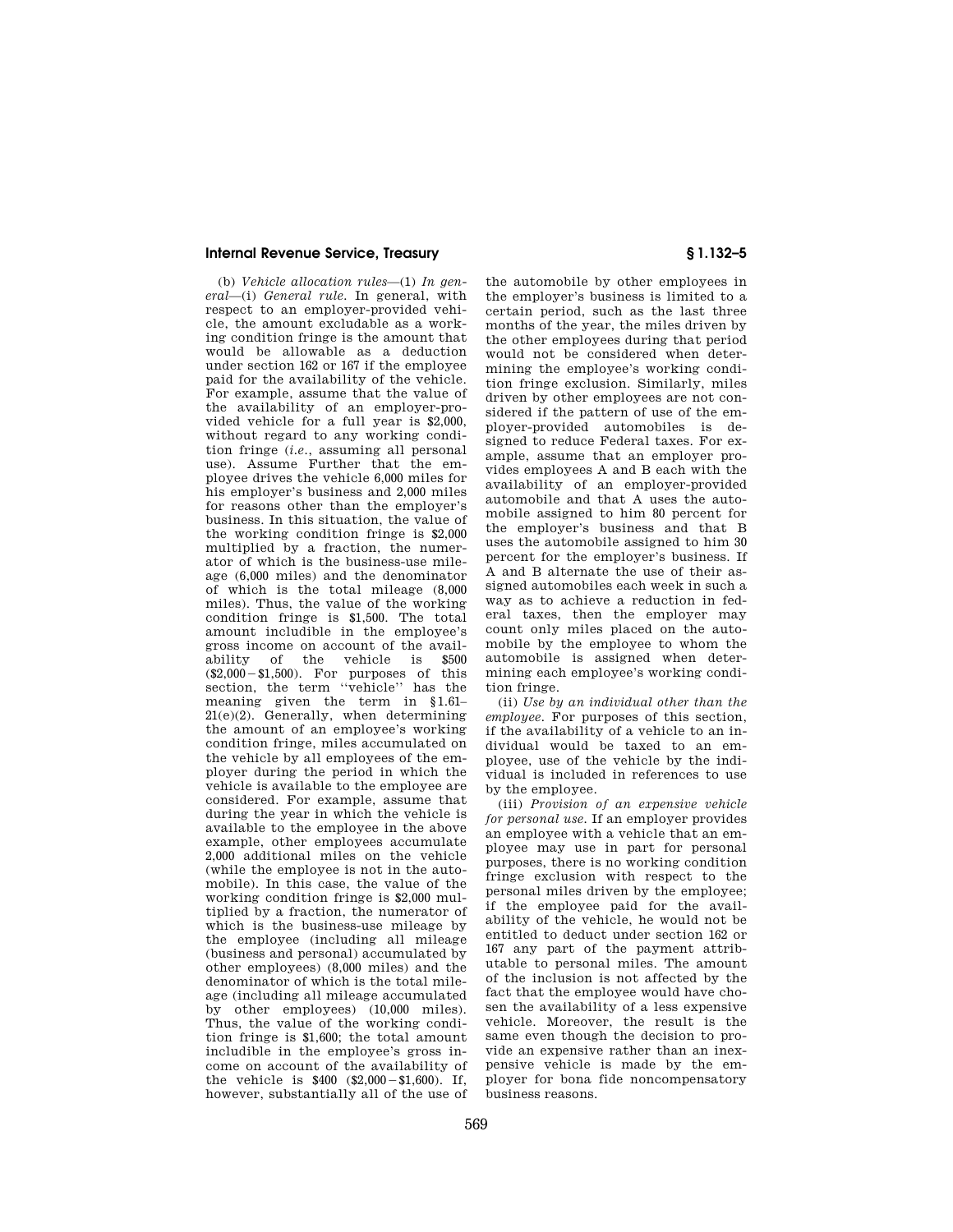(iv) *Total value inclusion.* In lieu of excluding the value of a working condition fringe with respect of an automobile, an employer using the automobile lease valuation rule of §1.61– 21(d) may include in an employee's gross income the entire Annual Lease Value of the automobile. Any deduction allowable to the employee under section 162 or 167 with respect to the automobile may be taken on the employee's income tax return. The total inclusion rule of this paragraph  $(b)(1)(iv)$  is not available if the employer is valuing the use or availability of a vehicle under general valuation principles or a special valuation rule other than the automobile lease valuation rule. See §§1.162–25 and 1.162–25T for rules relating to the employee's deduction.

(v) *Shared usage.* In calculating the working condition fringe benefit exclusion with respect to a vehicle provided for use by more than one employee, an employer shall compute the working condition fringe in a manner consistent with the allocation of the value of the<br>vehicle under section  $1.61$ section 1.61–  $21(c)(2)(ii)(B)$ .

(2) *Use of different employer-provided vehicles.* The working condition fringe exclusion must be applied on a vehicleby-vehicle basis. For example, assume that automobile Y is available to employee D for 3 days in January and for 5 days in March, and automobile Z is available to D for a week in July. Assume further that the Daily Lease Value, as defined in  $1.61-21(d)(4)(ii)$ , of each automobile is \$50. For the eight days of availability of Y in January and March, D uses Y 90 percent for business (by mileage). During July, D uses Z 60 percent for business (by mileage). The value of the working condition fringe is determined separately for each automobile. Therefore, the working condition fringe for Y is \$360 (\$400×.90) leaving an income inclusion of \$40. The working condition fringe for Z is \$210 (\$350×.60), leaving an income inclusion of \$140. If the value of the availability of an automobile is determined under the Annual Lease Value rule for one period and Daily Lease Value rule for a second period (see  $$1.61-21(d)$ , the working condition

# **§ 1.132–5 26 CFR Ch. I (4–1–10 Edition)**

fringe exclusion must be calculated separately for the two periods.

(3) *Provision of a vehicle and chauffeur services*—(i) *General rule.* In general, with respect to the value of chauffeur services provided by an employer, the amount excludable as a working condition fringe is the amount that would be allowable as a deduction under section 162 and 167 if the employee paid for the chauffeur services. The working condition fringe with respect to a chauffeur is determined separately from the working condition fringe with respect to the vehicle. An employee may exclude from gross income the excess of the value of the chauffeur services over the value of the chauffeur services for personal purposes (such as commuting) as determined under §1.61–21(b)(5). See §1.61–21(b)(5) for additional rules and examples concerning the valuation of chauffeur services. See §1.132–5(m)(5) for rules relating to an exclusion from gross income for the value of bodyguard/chauffeur services. When determining whether miles placed on the vehicle are for the employer's business, miles placed on the vehicle by a chauffeur between the chauffeur's residence and the place at which the chauffeur picks up (or drops off) the employee are with respect to the employee (but not the chauffeur) considered to be miles placed on the vehicle for the employer's business and thus eligible for the working condition fringe exclusion. Thus, because miles placed on the vehicle by a chauffeur between the chauffeur's residence and the place at which the chauffeur picks up (or drops off) the employee are not considered business miles with respect to the chauffeur, the value of the availability of the vehicle for commuting is includible in the gross income of the chauffeur. For general and special rules concerning the valuation of the use of employer-provided vehicles, see paragraphs (b) through (f) of §1.61–21.

(ii) *Examples.* The rules of paragraph  $(b)(3)(i)$  of this section are illustrated by the following examples:

*Example 1.* Assume that an employer makes available to an employee an automobile and a chauffeur. Assume further that the value of the chauffeur services determined in accordance with §1.61–21 is \$30,000 and that the chauffeur spends 30 percent of each workday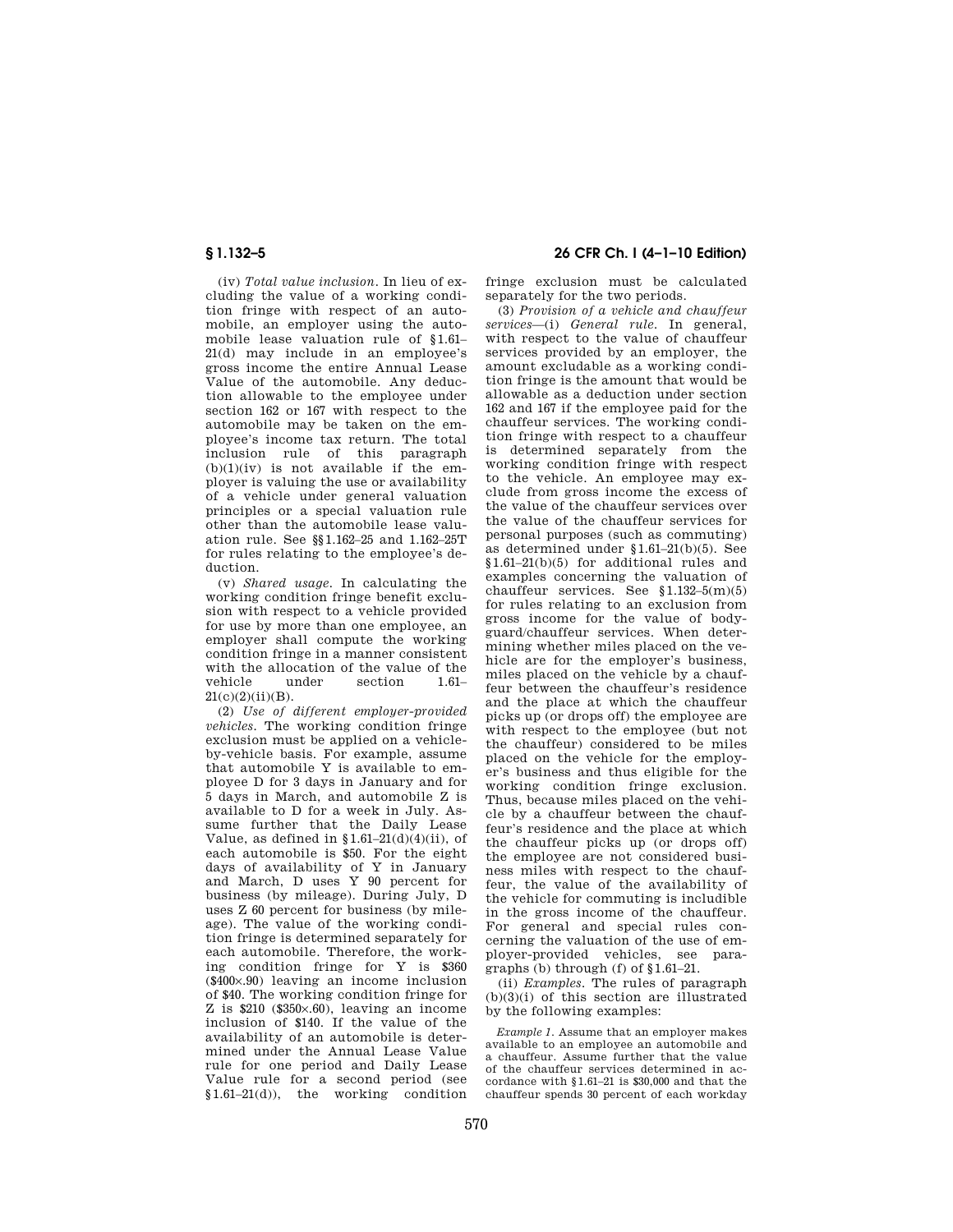driving the employee for personal purposes. There may be excluded from the employee's income 70 percent of \$30,000, or \$21,000, leaving an income inclusion with respect to the chauffeur services of \$9,000.

*Example 2.* Assume that the value of the availability of an employer-provided vehicle for a year is \$4,850 and that the value of employer-provided chauffeur services with respect to the vehicle for the year is \$20,000. Assume further that 40 percent of the miles placed on the vehicle are for the employer's business and that 60 percent are for other purposes. In addition, assume that the chauffeur spends 25 percent of each workday driving the employee for personal purposes (*i.e.*, 2 hours). The value of the chauffeur services includible in the employee's income is 25 percent of \$20,000, or \$5,000. The excess of \$20,000 over \$5,000 or \$15,000 is excluded from the employee's income as a working condition fringe. The amount excludable as a working condition fringe with respect to the vehicle is 40 percent of \$4,850, or \$1,940 and the amount includible is  $$4,850 - $1,940$ , or  $$2,910$ .

(c) *Applicability of substantiation requirements of sections 162 and 274*(d)—(1) *In general.* The value of property or services provided to an employee may not be excluded from the employee's gross income as a working condition fringe, by either the employer or the employee, unless the applicable substantiation requirements of either section 274(d) or section 162 (whichever is applicable) and the regulations thereunder are satisfied. The substantiation requirements of section 274(d) apply to an employee even if the requirements of section 274 do not apply to the employee's employer for deduction purposes (such as when the employer is a tax-exempt organization or a governmental unit).

(2) *Section 274(d) requirements.* The substantiation requirements of section 274(d) are satisfied by ''adequate records or sufficient evidence corroborating the [employee's] own statement''. Therefore, such records or evidence provided by the employee, and relied upon by the employer to the extent permitted by the regulations promulgated under section 274(d), will be sufficient to substantiate a working condition fringe exclusion.

(d) *Safe harbor substantiation rules*—(1) *In general.* Section 1.274–6T provides that the substantiation requirements of section 274(d) and the regulations thereunder may be satisfied, in certain circumstances, by using one or more of

the safe harbor rules prescribed in §1.274–6T. If the employer uses one of the safe harbor rules prescribed in §1.274–6T during a period with respect to a vehicle (as defined in §1.61–  $21(e)(2)$ , that rule must be used by the employer to substantiate a working condition fringe exclusion with respect to that vehicle during the period. An employer that is exempt from Federal income tax may still use one of the safe harbor rules (if the requirements of that section are otherwise met during a period) to substantiate a working condition fringe exclusion with respect to a vehicle during the period. If the employer uses one of the methods prescribed in §1.274–6T during a period with respect to an employer-provided vehicle, that method may be used by an employee to substantiate a working condition fringe exclusion with respect to the same vehicle during the period, as long as the employee includes in gross income the amount allocated to the employee pursuant to §1.274–6T and this section. (See  $$1.61-21(c)(2)$  for other rules concerning when an employee must include in income the amount determined by the employer.) If, however, the employer uses the safe harbor rule prescribed in §1.274–6T(a) (2) or (3) and the employee without the employer's knowledge uses the vehicle for purposes other than de minimis personal use (in the case of the rule prescribed in  $$1.274–6T(a)(2)$ , or for purposes other than de minimis personal use and commuting (in the case of the rule prescribed in  $$1.274-6T(a)(3)$ , then the employees must include an additional amount in income for the unauthorized use of the vehicle.

(2) *Period for use of safe harbor rules.*  The rules prescribed in this paragraph (d) assume that the safe harbor rules prescribed in §1.274–6T are used for a one-year period. Accordingly, references to the value of the availability of a vehicle, amounts excluded as a working condition fringe, etc., are based on a one-year period. If the safe harbor rules prescribed in §1.274–6T are used for a period of less than a year, the amounts referred to in the previous sentence must be adjusted accordingly. For purposes of this section, the term ''personal use'' has the same meaning as prescribed in  $\S 1.274 - 6T$  (e)(5).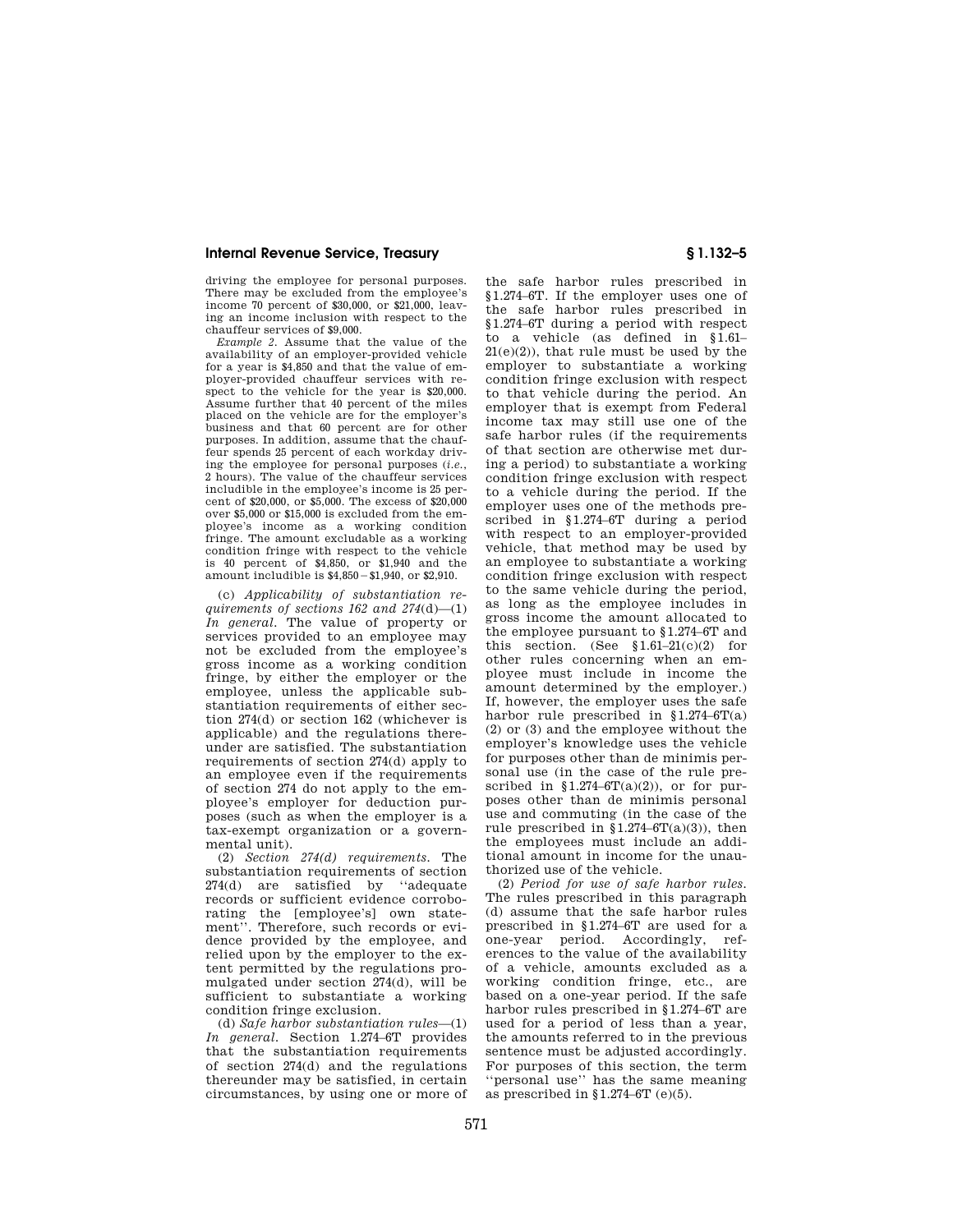(e) *Safe harbor substantiation rule for vehicles not used for personal purposes.*  For a vehicle described in §1.274–  $6T(a)(2)$  (relating to certain vehicles not used for personal purposes), the working condition fringe exclusion is equal to the value of the availability of the vehicle if the employer uses the method prescribed in  $$1.274-6T(a)(2)$ .

(f) *Safe harbor substantiation rule for vehicles not available to employees for personal use other than commuting.* For a vehicle described in §1.274–6T(a)(3) (relating to certain vehicles not used for personal purposes other than commuting), the working condition fringe exclusion is equal to the value of the availability of the vehicle for purposes other than commuting if the employer uses the method prescribed in §1.274–  $6T(a)(3)$ . This rule applies only if the special rule for valuing commuting use, as prescribed in  $\{1.61-21(f)\}\;$  is used and the amount determined under the special rule is either included in the employee's income or reimbursed by the employee.

(g) *Safe harbor substantiation rule for vehicles used in connection with the business of farming that are available to employees for personal use*—(1) *In general.*  For a vehicle described in §1.274–6T(b) (relating to certain vehicles used in connection with the business of farming), the working condition fringe exclusion is calculated by multiplying the value of the availability of the vehicle by 75 percent.

(2) *Vehicles available to more than one individual.* If the vehicle is available to more than one individual, the employer must allocate the gross income inclusion attributable to the vehicle (25 percent of the value of the availability of the vehicle) among the employees (and other individuals whose use would not be attributed to an employee) to whom the vehicle was available. This allocation must be done in a reasonable manner to reflect the personal use of the vehicle by the individuals. An amount that would be allocated to a sole proprietor reduces the amounts that may be allocated to employees but is otherwise to be disregarded for purposes of this paragraph (g). For purposes of this paragraph (g), the value of the availability of a vehicle may be calculated as if the vehicle were available to only

# **§ 1.132–5 26 CFR Ch. I (4–1–10 Edition)**

one employee continuously and without regard to any working condition fringe exclusion.

(3) *Examples.* The following examples illustrate a reasonable allocation of gross income with respect to an employer-provided vehicle between two employees:

*Example 1.* Assume that two farm employees share the use of a vehicle that for a calendar year is regularly used directly in connection with the business of farming and qualifies for use of the rule in §1.274–6T(b). Employee A uses the vehicle in the morning directly in connection with the business of farming and employee B uses the vehicle in the afternoon directly in connection with the business of farming. Assume further that employee B takes the vehicle home in the evenings and on weekends. The employer should allocate all the income attributable to the availability of the vehicle to employee B.

*Example 2.* Assume that for a calendar year, farm employees C and D share the use of a vehicle that is regularly used directly in connection with the business of farming and qualifies for use of the rule in §1.2.4–6T(b). Assume further that the employees alternate taking the vehicle home in the evening and alternate the availability of the vehicle for personal purposes on weekends. The employer should allocate the income attributable to the availability of the vehicle for personal use (25 percent of the value of the availability of the vehicle) equally between the two employees.

*Example 3.* Assume the same facts as in example (2) except that C is the sole proprietor of the farm. Based on these facts, C should allocate the same amount of income to D as was allocated to D in example (2). No other income attributable to the availability of the vehicle for personal use should be allocated.

(h) *Qualified nonpersonal use vehicles*— (1) *In general.* Except as provided in paragraph (h)(2) of this section, 100 percent of the value of the use of a qualified nonpersonal use vehicle (as described in  $$1.274-5T(k)$  is excluded from gross income as a working condition fringe, provided that, in the case of a vehicle described in paragraph (k) (3) through (8) of that section, the use of the vehicle conforms to the requirements of that paragraph.

(2) *Shared usage of qualified nonpersonal use vehicles.* In general, a working condition fringe under paragraph (h) of this section is available to the driver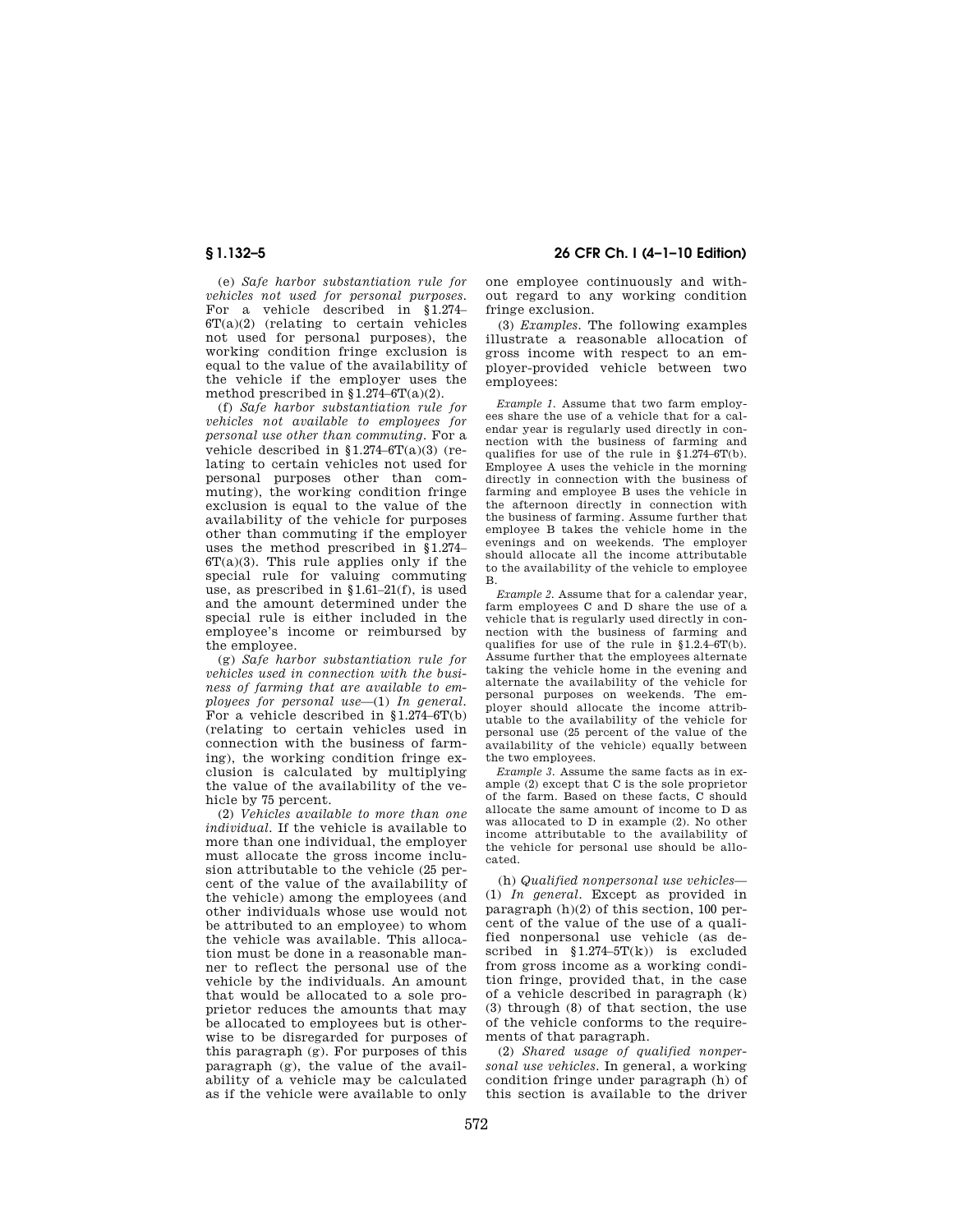and all passengers of a qualified nonpersonal use vehicle. However, a working condition fringe under this paragraph (h) is available only with respect to the driver and not with respect to any passengers of a qualified nonpersonal use vehicle described in §1.274–  $5T(k)(2)(ii)$  (L) or (P). In this case, the passengers must comply with provisions of this section (excluding this paragraph (h)) to determine the applicability of the working condition fringe exclusion. For example, if an employer provides a passenger bus with a capacity of 25 passengers to its employees for purposes of transporting employees to and/or from work, the driver of the bus may exclude from gross income as a working condition fringe 100 percent of the value of the use of the vehicle. The value of the commuting use of the employer-provided bus by the employee-passengers is includible in their gross incomes. See §1.61–21(f) for a special rule to value the commuting-only use of employer-provided vehicles.

(i) [Reserved]

(j) *Application of section 280F.* In determining the amount, if any, of an employee's working condition fringe, section 280F and the regulations thereunder do not apply. For example, assume that an employee has available for a calendar year an employer-provided automobile with a fair market value of \$28,000. Assume further that the special rule provided in §1.61–21(d) is used yielding an Annual Lease Value, as defined in §1.61–21(d), of \$7,750, and that all of the employee's use of the automobile is for the employer's business. The employee would be entitled to exclude as a working condition fringe the entire Annual Lease Value, despite the fact that if the employee paid for the availability of the automobile, an income inclusion would be required under  $$1.280F-6(d)(1)$ . This paragraph (j) does not affect the applicability of section 280F to the employer with respect to such employerprovided automobile, nor does it affect the applicability of section 274 to either the employer or the employee. For rules concerning substantiation of an employee's working condition fringe, see paragraph (c) of this section.

(k) *Aircraft allocation rule.* In general, with respect to a flight on an employer-provided aircraft, the amount excludable as a working condition fringe is the amount that would be allowable as a deduction under section 162 or 167 if the employee paid for the flight on the aircraft. For example, if employee P and P's spouse fly on P's employer's airplane primarily for business reasons of P's employer so that P could deduct the expenses relating to the trip to the extent of P's payments, the value of the flights is excludable from gross income as a working condition fringe. However, if P's children accompany P on the trip primarily for personal reasons, the value of the flights by P's children are includible in P's gross income. See §1.61–21 (g) for special rules for valuing personal flights on employer-provided aircraft.

(l) [Reserved]

(m) *Employer-provided transportation for security concerns*—(1) *In general.* The amount of a working condition fringe exclusion with respect to employerprovided transportation is the amount that would be allowable as a deduction under section 162 or 167 if the employee paid for the transportation. Generally, if an employee pays for transportation taken for primarily personal purposes, the employee may not deduct any part of the amount paid. Thus, the employee may not generally exclude the value of employer-provided transportation as a working condition fringe if such transportation is primarily personal. If, however, for bona fide business-oriented security concerns, the<br>employee purchases transportation employee purchases that provides him or her with additional security, the employee may generally deduct the excess of the amount actually paid for the transportation over the amount the employee would have paid for the same mode of transportation absent the bona fide business-oriented security concerns. This is the case whether or not the employee would have taken the same mode of transportation absent the bona fide business-oriented security concerns. With respect to a vehicle, the phrase ''the same mode of transportation'' means use of the same vehicle without the additional security aspects, such as bulletproof glass. With respect to air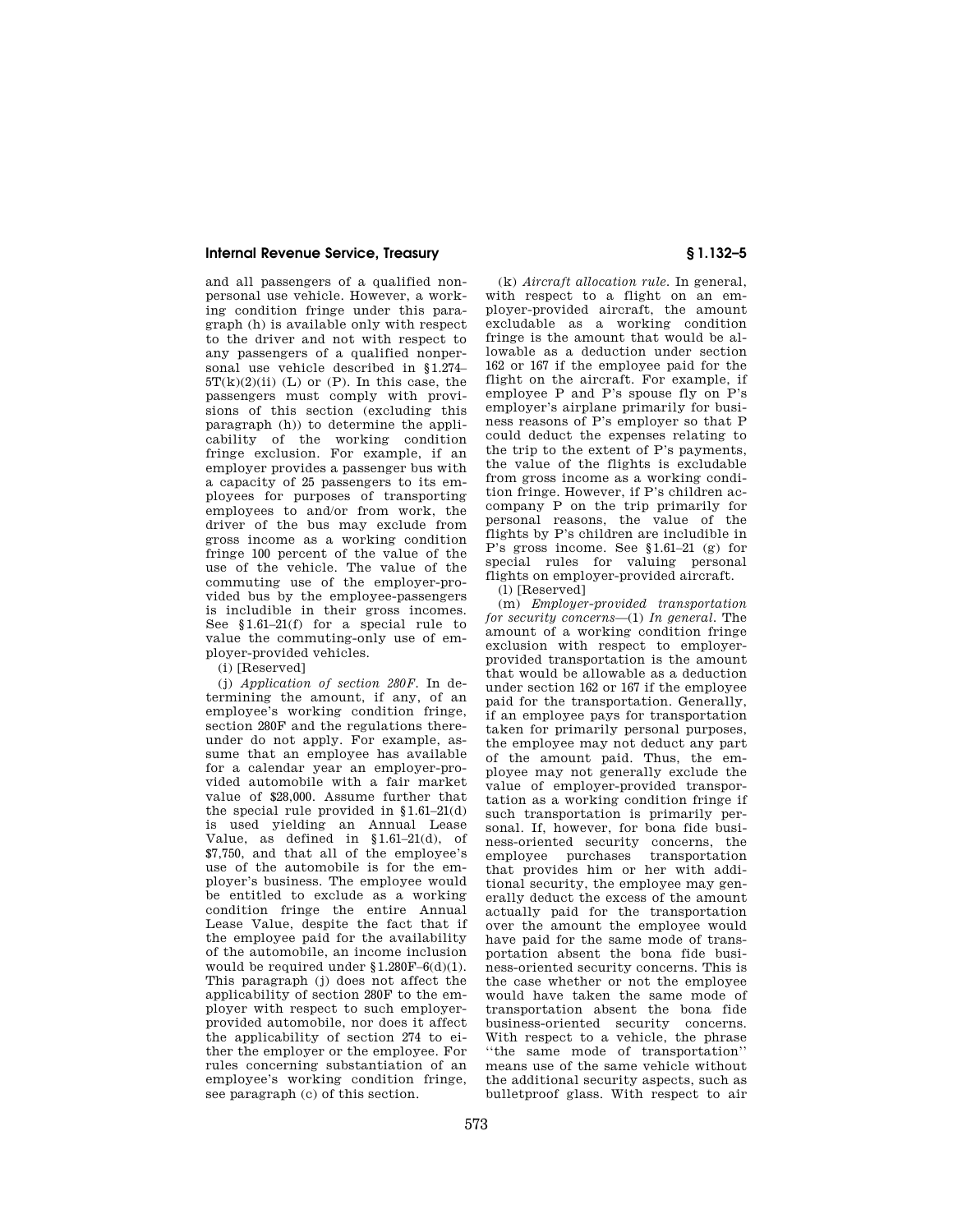transportation, the phrase ''the same mode of transportation'' means comparable air transportation. These same rules apply to the determination of an employee's working condition fringe exclusion. For example, if an employer provides an employee with a vehicle for commuting and, because of bona fide business-oriented security concerns, the vehicle is specially designed for security, then the employee may exclude from gross income the value of the special security design as a working condition fringe. The employee may not exclude the value of the commuting from income as a working condition fringe because commuting is a nondeductible personal expense. However, if an independent security study meeting the requirements of paragraph  $(m)(2)(v)$  of this section has been performed with respect to a government employee, the government employee may exclude the value of the personal use (other than commuting) of the employer-provided vehicle that the security study determines to be reasonable and necessary for local transportation. Similarly, if an employee travels on a personal trip in an employer-provided aircraft for bona fide business-oriented security concerns, the employee may exclude the excess, if any, of the value of the flight over the amount the employee would have paid for the same mode of transportation, but for the bona fide business-oriented security concerns. Because personal travel is a nondeductible expense, the employee may not exclude the total value of the trip as a working condition fringe.

(2) *Demonstration of bona fide businessoriented security concerns*—(i) *In general.*  For purposes of this paragraph (m), a bona fide business-oriented security concern exists only if the facts and circumstances establish a specific basis for concern regarding the safety of the employee. A generalized concern for an employee's safety is not a bona fide business-oriented security Once a bona fide business-oriented security concern is determined to exist with respect to a particular employee. the employer must periodically evaluate the situation for purposes of determining whether the bona fide businessoriented security concern still exists. Example of factors indicating a specific

**§ 1.132–5 26 CFR Ch. I (4–1–10 Edition)** 

basis for concern regarding the safety of an employee are—

(A) A threat of death or kidnapping of, or serious bodily harm to, the employee or a similarly situated employee because of either employee's status as an employee of the employer; or

(B) A recent history of violent terrorist activity (such as bombings) in the geographic area in which the transportation is provided, unless that activity is focused on a group of individuals which does not include the employee (or a similarly situated employee of an employer), or occurs to a significant degree only in a location within the geographic area where the employee does not travel.

(ii) *Establishment of overall security program.* Notwithstanding anything in paragraph  $(m)(2)(i)$  of this section to the contrary, no bona fide business-oriented security concern will be deemed to exist unless the employee's employer establishes to the satisfaction of the Commissioner that an overall security program has been provided with respect to the employee involved. An overall security program is deemed to exist if the requirements of paragraph (m)(2)(iv) of this section are satisfied (relating to an independent security study).

(iii) *Overall security program*—(A) *Defined.* An overall security program is one in which security is provided to protect the employee on a 24-hour basis. The employee must be protected while at the employee's residence, while commuting to and from the employee's workplace, and while at the employee's workplace. In addition, the employee must be protected while traveling both at home and away from home, whether for business or personal purposes. An overall security program must include the provision of a bodyguard/chauffeur who is trained in evasive driving techniques; an automobile specially equipped for security; guards, metal detectors, alarms, or similar methods of controlling access to the employee's workplace and residence; and, in appropriate cases, flights on the employer's aircraft for business and personal reasons.

(B) *Application.* There is no overall security program when, for example,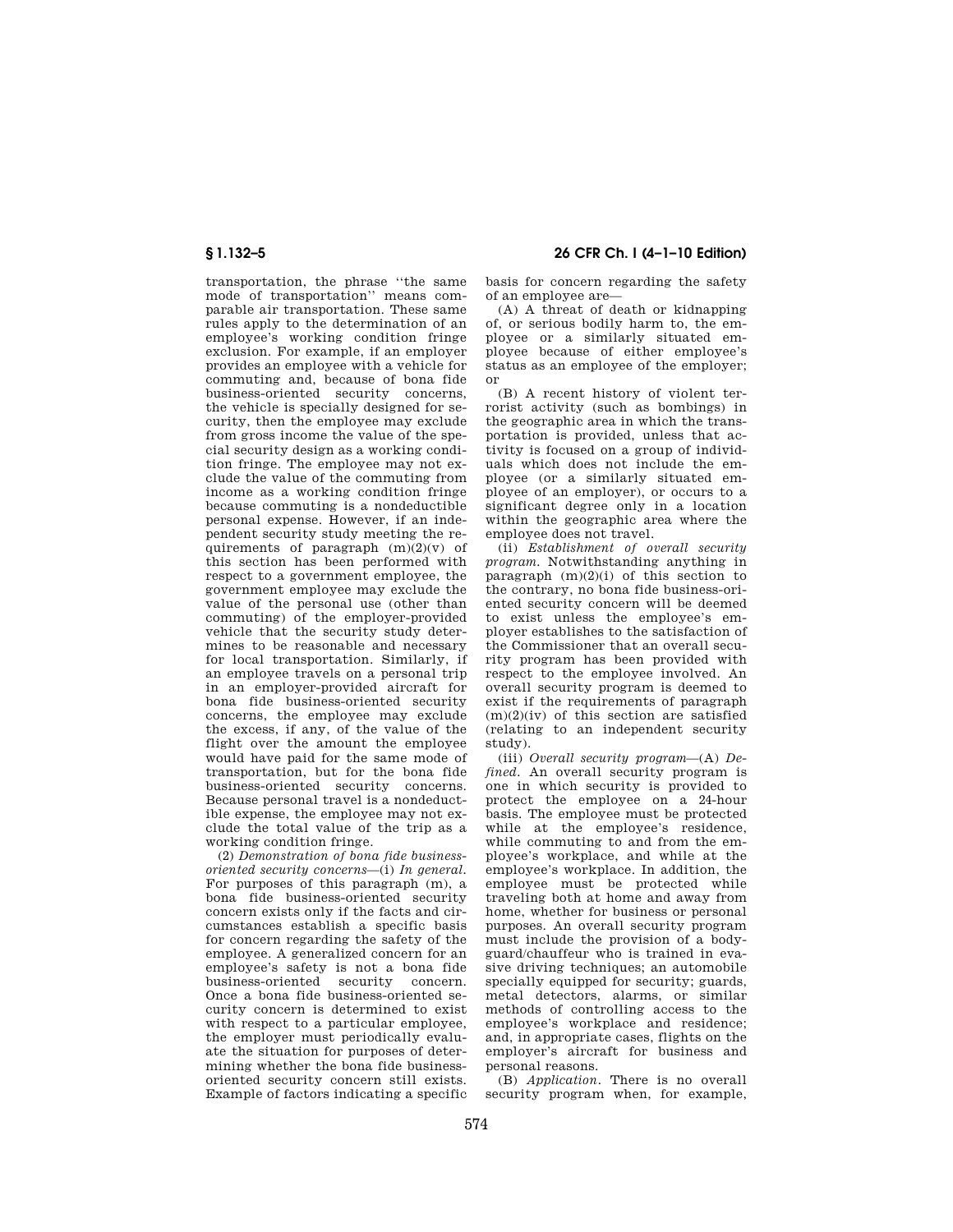security is provided at the employee's workplace but not at the employee's residence. In addition, the fact that an employer requires an employee to travel on the employer's aircraft, or in an employer-provided vehicle that contains special security features, does not alone constitute an overall security program. The preceding sentence applies regardless of the existence of a corporate or other resolution requiring the employee to travel in the employer's aircraft or vehicle for personal as well as business reasons.

(iv) *Effect of an independent security study.* An overall security program with respect to an employee is deemed to exist if the conditions of this paragraph (m)(2)(iv) are satisfied:

(A) A security study is performed with respect to the employer and the employee (or a similarly situated employee of the employer) by an independent security consultant;

(B) The security study is based on an objective assessment of all facts and circumstances;

(C) The recommendation of the security study is that an overall security program (as defined in paragraph  $(m)(2)(iii)$  of this section) is not necessary and the recommendation is reasonable under the circumstances; and

(D) The employer applies the specific security recommendations contained in the security study to the employee on a consistent basis.

The value of transportation-related security provided pursuant to a security study that meets the requirements of this paragraph  $(m)(2)(iv)$  may be excluded from income if the security study conclusions are reasonable and, but for the bona fide business-oriented security concerns, the employee would not have had such security. No exclusion from income applies to security provided by the employer that is not recommended in the security study. Security study conclusions may be reasonable even if, for example, it is recommended that security be limited to certain geographic areas, as in the case in which air travel security is provided only in certain foreign countries.

(v) *Independent security study with respect to government employees.* For purposes of establishing the existence of an overall security program under

paragraph  $(m)(2)(ii)$  of this section with respect to a particular government employee, a security study conducted by the government employer (including an agency or instrumentality thereof) will be treated as a security study pursuant to paragraph (m)(2)(iv) of this section if, in lieu of the conditions of paragraphs  $(m)(2)(iv)(A)$  through  $(D)$  of this section, the following conditions are satisfied:

(A) The security study is conducted by a person expressly designated by the government employer as having the responsibility and independent authority to determine both the need for employer-provided security and the appropriate protective services in response to that determination;

(B) The security study is conducted in accordance with written internal procedures that require an independent and objective assessment of the facts and circumstances, such as the nature of the threat to the employee, the appropriate security response to that threat, an estimate of the length of time protective services will be necessary, and the extent to which employer-provided transportation may be necessary during the period of protection;

(C) With respect to employer-provided transportation, the security study evaluates the extent to which personal use, including commuting, by the employee and the employee's spouse and dependents may be necessary during the period of protection and makes a recommendation as to what would be considered reasonable personal use during that period; and

(D) The employer applies the specific security recommendations contained in the study to the employee on a consistent basis.

(3) *Application of security rules to spouses and dependents*—(i) *In general.* If a bona fide business-oriented security concern exists with respect to an employee (because, for example, threats are made on the life of an employee), the bona fide business-oriented security concern is deemed to exist with respect to the employee's spouse and dependents to the extent provided in this paragraph (m)(3).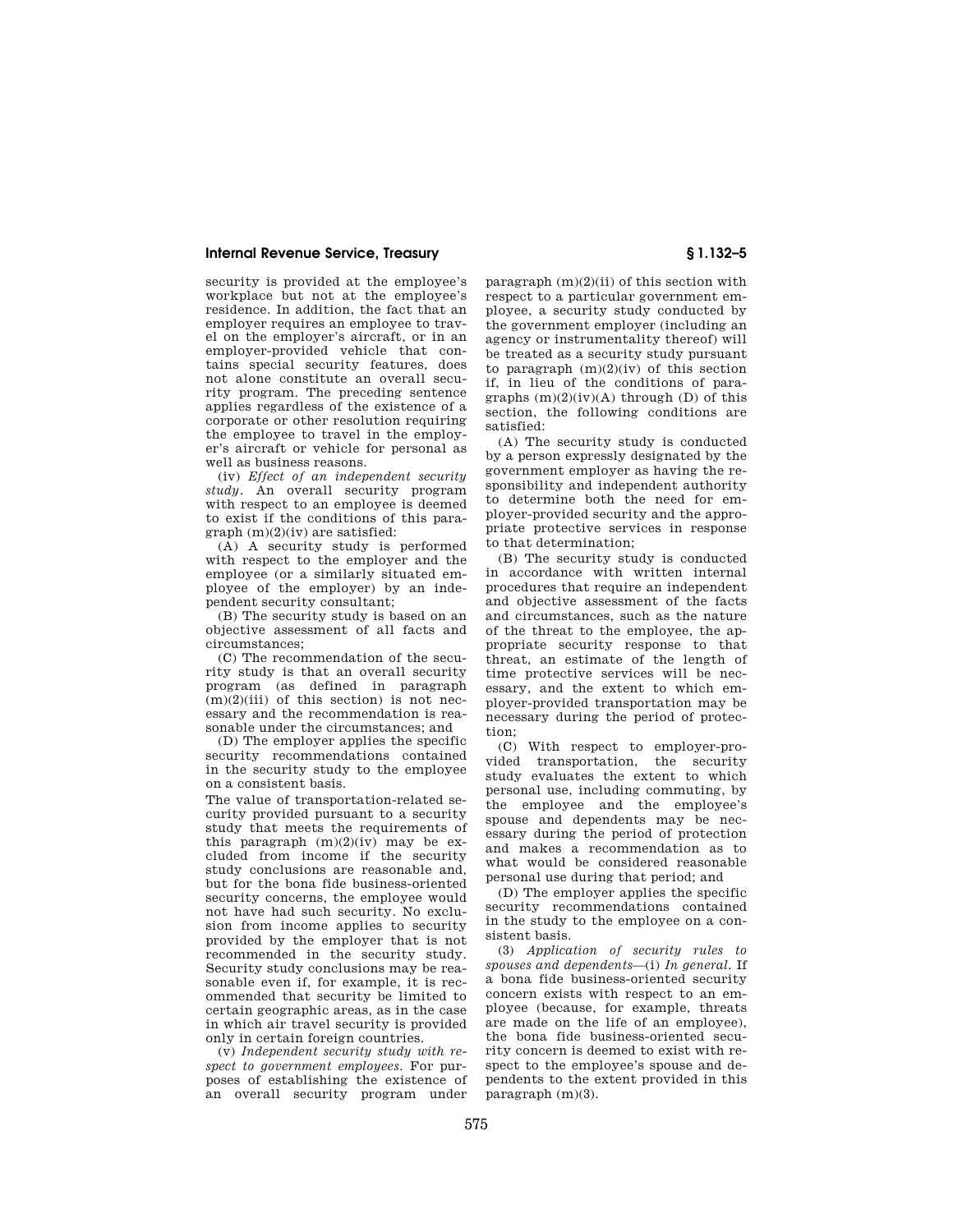(ii) *Certain transportation.* If a working condition fringe exclusion is available under this paragraph (m) for transportation in a vehicle or aircraft provided for a bona fide business-oriented security concern with respect to an employee, the requirements of this paragraph (m) are deemed to be satisfied with respect to transportation in the same vehicle or aircraft provided at the same time to the employee's spouse and dependent children.

(iii) *Other.* Except as provided in paragraph  $(m)(3)(ii)$  of this section, a bona fide business oriented security concern is deemed to exist for the spouse and dependent children of the employer only if the requirements of paragraph  $(m)(2)$  (iii) or (iv) of this section are applied independently to such spouse and dependent children.

(iv) *Spouses and dependents of government employees.* The security rules of this paragraph (m)(3) apply to the spouse and dependents of a government employee. However, the value of local vehicle transportation provided to the government employee's spouse and dependents for personal purposes, other than commuting, during the period that a bona fide business-oriented security concern exists with respect to the government employee will not be included in the government employee's gross income if the personal use is determined to be reasonable and necessary by the security study described in paragraph  $(m)(2)(v)$  of this section.

(4) *Working condition safe harbor for travel on employer-provided aircraft.*  Under the safe harbor rule of this paragraph  $(m)(4)$  if for a bona fide business-oriented security concern, the employer requires that an employee travel on an employer-provided aircraft for a personal trip, the employer and the employee may exclude from the employee's gross income, as a working condition fringe, the excess value of the aircraft trip over the safe harbor airfare without having to show what method of transportation the employee would have flown but for the bona fide business-oriented security concern. For purposes of the safe harbor rule of this paragraph  $(m)(4)$ , the value of the safe harbor airfare is determined under the non-commercial flight valuation rule of §1.61–21(g) (regardless of whether the

# **§ 1.132–5 26 CFR Ch. I (4–1–10 Edition)**

employer or employee elects to use such valuation rule) by multiplying an aircraft multiple of 200-percent by the applicable cents-per-mile rates and the number of miles in the flight and then adding the applicable terminal charge. The value of the safe harbor airfare determined under this paragraph (m)(4) must be included in the employee's income (to the extent not reimbursed by the employee) regardless of whether the employee or the employer uses the special valuation rule of §1.61–21(g). The excess of the value of the aircraft trip over this amount may be excluded from gross income as a working condition fringe. If, for a bona fide businessoriented security concern, the employer requires that an employee's spouse and dependents travel on an employer-provided aircraft for a personal trip, the special rule of this paragraph (m)(4) is available to exclude the excess value of the aircraft trips over the safe harbor airfares.

(5) *Bodyguard/chauffeur provided for a bona fide business-oriented security concern.* If an employer provides an employee with vehicle transportation and a bodyguard/chauffeur for a bona fide business-oriented security concern, and but for the bona fide business-oriented security concern the employee would not have had a bodyguard or a chauffeur, then the entire value of the services of the bodyguard/chauffeur is excludable from gross income as a working condition fringe. For purposes of this section, a bodyguard/chauffeur must be trained in evasive driving techniques. An individual who performs services as a driver for an employee is not a bodyguard/chauffeur if the individual is not trained in evasive driving techniques. Thus, no part of the value of the services of such an individual is excludable from gross income under this paragraph (m)(5). (See paragraph (b)(3) of this section for rules relating to the determination of the working condition fringe exclusion for chauffeur services.)

(6) *Special valuation rule for government employees.* If transportation is provided to a government employee for commuting during the period that a bona fide business-oriented security concern under §1.132–5(m) exists, the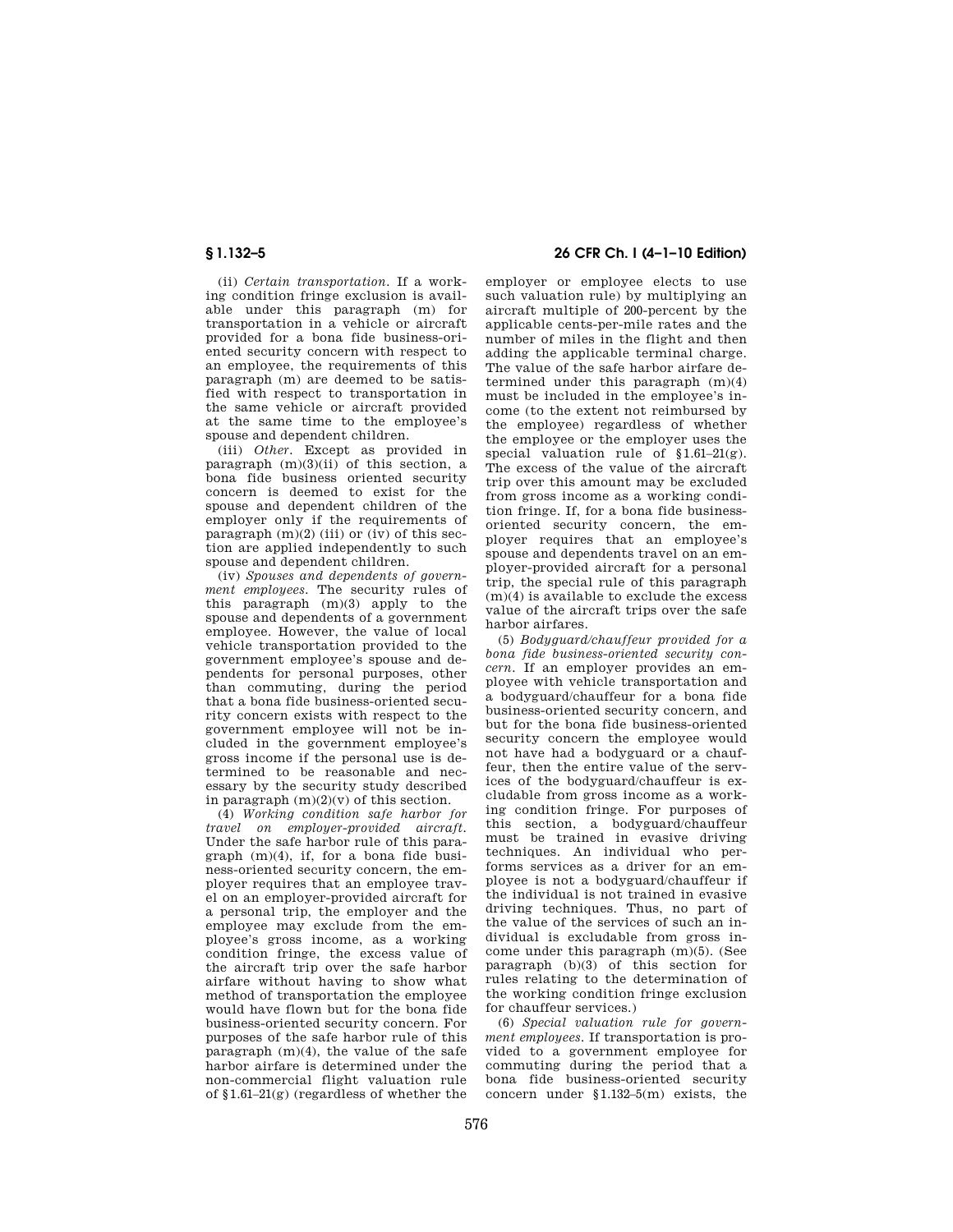commuting use may be valued by reference to the values set forth in §1.61–  $21(e)(1)(i)$  or  $(f)(3)$  (vehicle cents-permile or commuting valuation of \$1.50 per one-way commute, respectively) without regard to the additional requirements contained in §1.61–21 (e) or (f) and is deemed to have met the requirements of §1.61–21(c).

(7) *Government employer and employee defined.* For purposes of this paragraph (m), ''government employer'' includes any Federal, State, or local government unit, and any agency or instrumentality thereof. A ''government employee'' is any individual who is employed by the government employer.

(8) *Examples.* The provisions of this paragraph (m) may be illustrated by the following examples:

*Example 1.* Assume that in response to several death threats on the life of A, the president of X a multinational company, X establishes an overall security program for A, including an alarm system at A's home and guards at A's workplace, the use of a vehicle that is specially equipped with alarms, bulletproof glass, and armor plating, and a bodyguard/chauffeur. Assume further that A is driven for both personal and business reasons in the vehicle. Also, assume that but for the bona fide business-oriented security concerns, no part of the overall security program would have been provided to A. With respect to the transportation provided for security reasons, A may exclude as a working condition fringe the value of the special security features of the vehicle and the value attributable to the bodyguard/chauffeur. Thus, if the value of the specially equipped vehicle is \$40,000, and the value of the vehicle without the security features is \$25,000, A may determine A's inclusion in income attributable to the vehicle as if the vehicle were worth \$25,000. A must include in income the value of the availability of the vehicle for personal use.

*Example 2.* Assume that B is the chief executive officer of Y, a multinational corporation. Assume further that there have been kidnapping attempts and other terrorist activities in the foreign countries in which B performs services and that at least some of such activities have been directed against B or similarly situated employees. ln response to these activities, Y provides B with an overall security program, including an alarm system at B's home and bodyguards at B's workplace, a bodyguard/chauffeur, and a vehicle specially designed for security during B's overseas travels. In addition, assume that Y requires B to travel in Y's airplane for business and personal trips taken to, from, and within these foreign countries.

Also, assume that but for bona fide businessoriented security concerns, no part of the overall security program would have been provided to B. B may exclude as a working condition fringe the value of the special security features of the automobile and the value attributable to the bodyguards and the bodyguard/chauffeur. B may also exclude the excess, if any, of the value of the flights over the amount A would have paid for the same mode of transportation but for the security concerns. As an alternative to the preceding sentence, B may use the working condition safe harbor described in paragraph (m)(4) of this section and exclude as a working condition fringe the excess, if any, of the value of personal flights in the Y airplane over the safe harbor airfare determined under the method described in paragraph (m)(4) of this section. If this alternative is used, B must include in income the value of the availability of the vehicle for personal use and the value of the safe harbor.

*Example 3.* Assume the same facts as in example (2) except that Y also requires B to travel in Y's airplane within the United States, and provides B with a chauffeur-driven limousine for business and personal travel in the United States. Assume further that Y also requires B's spouse and dependents to travel in Y's airplane for personal flights in the United States. If no bona fide businessoriented security concern exists with respect to travel in the United States, B may not exclude from income any portion of the value of the availability of the chauffeur or limousine for personal use in the United States. Thus, B must include in income the value of the availability of the vehicle and chauffeur for personal use. In addition, B may not exclude any portion of the value attributable to personal flights by B or B's spouse and dependents on Y's airplane. Thus, B must include in income the value attributable to the personal use of Y's airplane. See §1.61–21 for rules relating to the valuation of an employer-provided vehicle and chauffeur, and personal flights on employer-provided airplanes.

*Example 4.* Assume that company Z retains an independent security consultant to perform a security study with respect to its chief executive officer. Assume further that, based on an objective assessment of the facts and circumstances, the security consultant reasonably recommends that 24-hour protection is not necessary but that the employee be provided security at his workplace and for ground transportation, but not for air transportation. If company Z follows the recommendations on a consistent basis, an overall security program will be deemed to exist with respect to the workplace and ground transportation security only.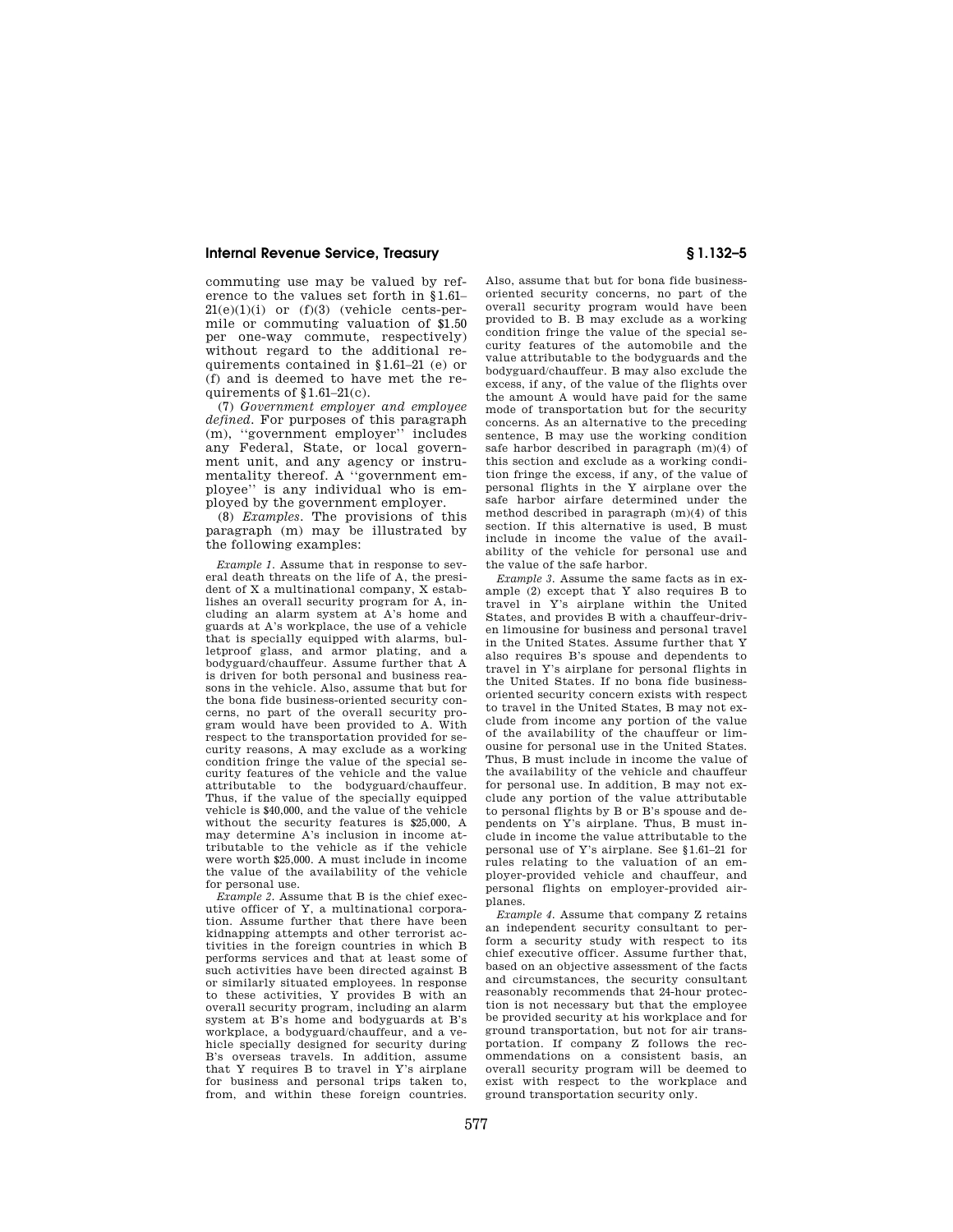*Example 5.* Assume the same facts as in example (4) except that company Z only provides the employee security while commuting to and from work, but not for any other ground transportation. Because the recommendations of the independent security study are not applied on a consistent basis, an overall security program will not be deemed to exist. Thus, the value of commuting to and from work is not excludable from income. However, the value of a bodyguard with professional security training who does not provide chauffeur or other personal services to the employee or any member of the employee's family may be excludable as a working condition fringe if such expense would be otherwise allowable as a deduction by the employee under section 162 or 167.

*Example 6.* J is a United States District Judge. At the beginning of a 3-month criminal trial in J's court, a member of J's family receives death threats. M, the division (within government agency W) responsible for evaluating threats and providing protective services to the Federal judiciary, directs its threat analysis unit to conduct a security study with respect to J and J's family. The study is conducted pursuant to internal written procedures that require an independent and objective assessment of any threats to members of the Federal judiciary and their families, a statement of the requisite security response, if any, to a particular threat (including the form of transportation to be furnished to the employee as part of the security program), and a description of the circumstances under which local transportation for the employee and the employee's spouse and dependents may be necessary for personal reasons during the time protective services are provided. M's study concludes that a bona fide business-oriented security concern exists with respect to J and J's family and determines that 24-hour protection of J and J's family is not necessary, but that protection is necessary during the course of the criminal trial whenever J or J's family is away from home. Consistent with that recommendation, J is transported every day in a government vehicle for both personal and business reasons and is accompanied by two bodyguard/chauffeurs who have been trained in evasive driving techniques. In addition, J's spouse is driven to and from work and J's children are driven to and from school and occasional school activities. Shortly after the trial is concluded, M's threat analysis unit determines that J and J's family no longer need special protection because the danger posed by the threat no longer exists and, accordingly, vehicle transportation is no longer provided. Because the security study conducted by M complies with the conditions of  $1.132-5(m)(2)(v)$ . M has satisfied the requirement for an independent security study and an overall security program with

# **§ 1.132–5 26 CFR Ch. I (4–1–10 Edition)**

respect to J is deemed to exist. Thus, with respect to the transportation provided for security concerns, J may exclude as a working condition fringe the value of any special security features of the government vehicle and the value attributable to the two bodyguard/chauffeurs. See *Example (1)* of this paragraph (m)(8). The value of vehicle transportation provided to J and J's family for personal reasons, other than commuting, may also be excluded during the period of protection, because its provision was consistent with the recommendation of the security study.

*Example 7.* Assume the same facts as in *Example (6)* and that J's one-way commute between home and work is 10 miles. Under paragraph (m)(6) of this section, the Federal Government may value transportation provided to J for commuting purposes pursuant to the value set forth in either the vehicle cents-per-mile rule of §1.61–21(e) or the commuting valuation rule of §1.61–21(f). Because the commuting valuation rule yields the least amount of taxable income to J under the circumstances, W values the transportation provided to J for commuting at \$1.50 per one-way commute, even though J is a control employee within the meaning of §1.61–21(f)(6).

(n) *Product testing*—(1) *In general.* The fair market value of the use of consumer goods, which are manufactured for sale to nonemployees, for product testing and evaluation by an employee of the manufacturer outside the employer's workplace, is excludible from gross income as a working condition fringe if—

(i) Consumer testing and evaluation of the product is an ordinary and necessary business expense of the employer;

(ii) Business reasons necessitate that the testing and evaluation of the product be performed off the employer's business premises by employees (*i.e.*, the testing and evaluation cannot be carried out adequately in the employer's office or in laboratory testing facilities);

(iii) The product is furnished to the employee for purposes of testing and evaluation;

(iv) The product is made available to the employee for no longer than necessary to test and evaluate its performance and (to the extent not exhausted) must be returned to the employer at completion of the testing and evaluation period;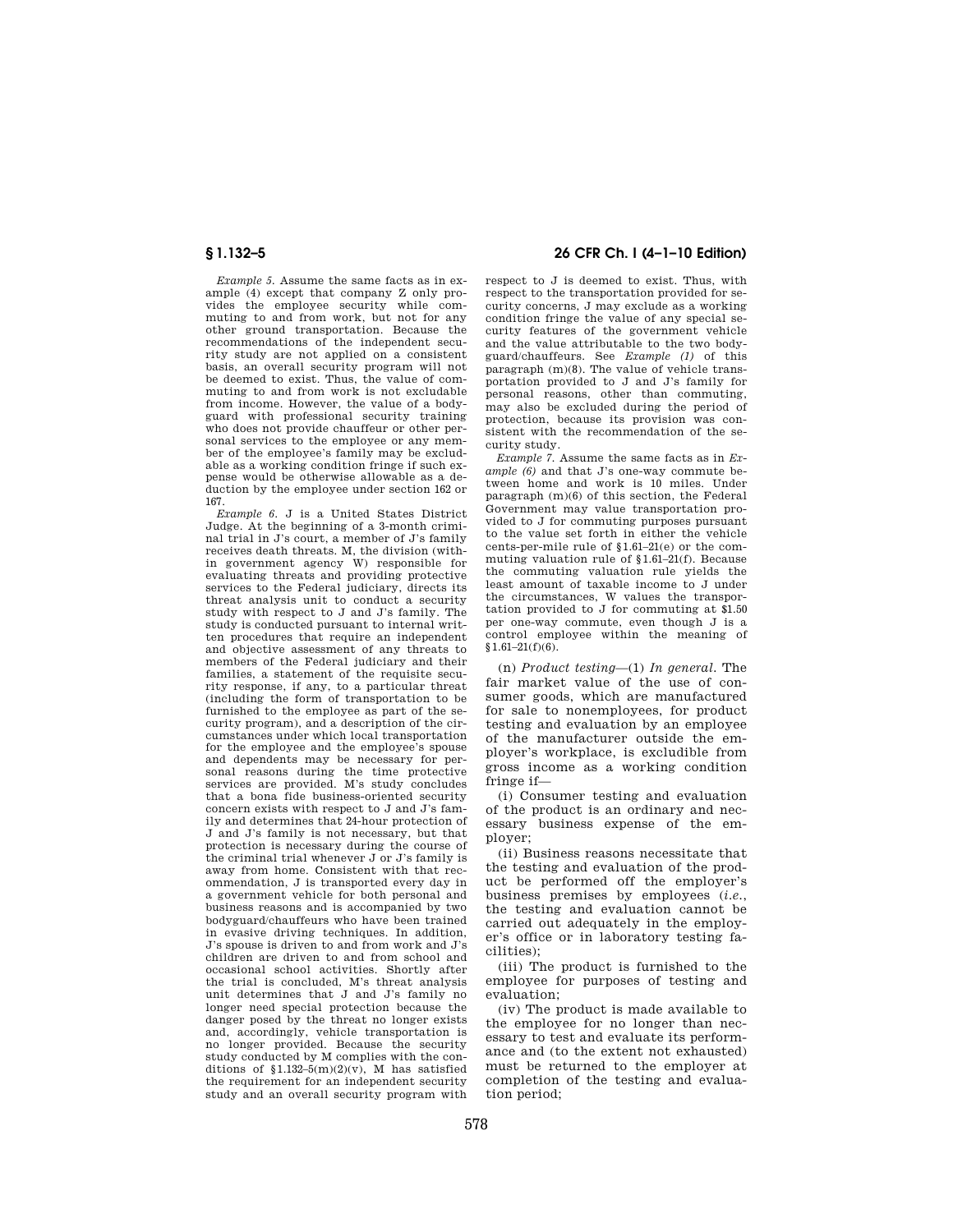(v) The employer imposes limits on the employee's use of the product that significantly reduce the value of any personal benefit to the employee; and

(vi) The employee must submit detailed reports to the employer on the testing and evaluation. The length of the testing and evaluation period must be reasonable in relation to the product being tested.

(2) *Employer-imposed limits.* The requirement of paragraph  $(n)(1)(v)$  of this section is satisfied if—

(i) The employer places limits on the employee's ability to select among different models or varieties of the consumer product that is furnished for testing and evaluation purposes; and

(ii) The employer generally prohibits use of the product by persons other than the employee and, in appropriate cases, requires the employee, to purchase or lease at the employee's own expense the same type of product as that being tested (so that personal use by the employee's family will be limited). In addition, any charge by the employer for the personal use by an employee of a product being tested shall be taken into account in determining whether the requirement of paragraph  $(n)(1)(v)$  of this section is satisfied.

(3) *Discriminating classifications.* If an employer furnishes products under a testing and evaluation program only, or presumably, to certain classes of employees (such as highly compensated employees, as defined in  $$1.132-8(g)$ ), this fact may be relevant when determining whether the products are furnished for testing and evaluation purposes or for compensation purposes, unless the employer can show a business reason for the classification of employees to whom the products are furnished (e.g., that automobiles are furnished for testing and evaluation by an automobile manufacturer to its design engineers and supervisory mechanics).

(4) *Factors that negate the existence of a product testing program.* If an employer fails to tabulate and examine the results of the detailed reports submitted by employees within a reasonable period of time after expiration of the testing period, the program will not be considered a product testing

program for purposes of the exclusion of this paragraph (n). Existence of one or more of the following factors may also establish that the program is not a bona fide product testing program for purposes of the exclusion of this paragraph (n):

(i) The program is in essence a leasing program under which employees lease the consumer goods from the employer for a fee;

(ii) The nature of the product and other considerations are insufficient to justify the testing program; or

(iii) The expense of the program outweighs the benefits to be gained from testing and evaluation.

(5) *Failure to meet the requirements of this paragraph (n).* The fair market value of the use of property for product testing and evaluation by an employee outside the employee's workplace, under a product testing program that does not meet all of the requirements of this paragraph (n), is not excludable from gross income as a working condition fringe under this paragraph (n).

(6) *Example.* The rules of this paragraph (n) may be illustrated by the following example:

*Example.* Assume that an employer that manufactures automobiles establishes a product testing program under which 50 of its 5,000 employees test and evaluate the automobiles for 30 days. Assume further that the 50 employees represent a fair cross-section of all of the employees of the employer, such employees submit detailed reports to the employer on the testing and evaluation, the employer tabulates and examines the test results within a reasonable time, and the use of the automobiles is restricted to the employees. If the employer imposes the limits described in paragraph (n)(2) of this section, the employees may exclude the value of the use of the automobile during the testing and evaluation period.

(o) *Qualified automobile demonstration use*—(1) *In general.* The value of qualified automobile demonstration use is excludable from gross income as a working condition fringe. ''Qualified automobile demonstration use'' is any use of a demonstration automobile by a full-time automobile salesman in the sales area in which the automobile dealer's sales office is located if—

(i) Such use is provided primarily to facilitate the salesman's performance of services for the employer; and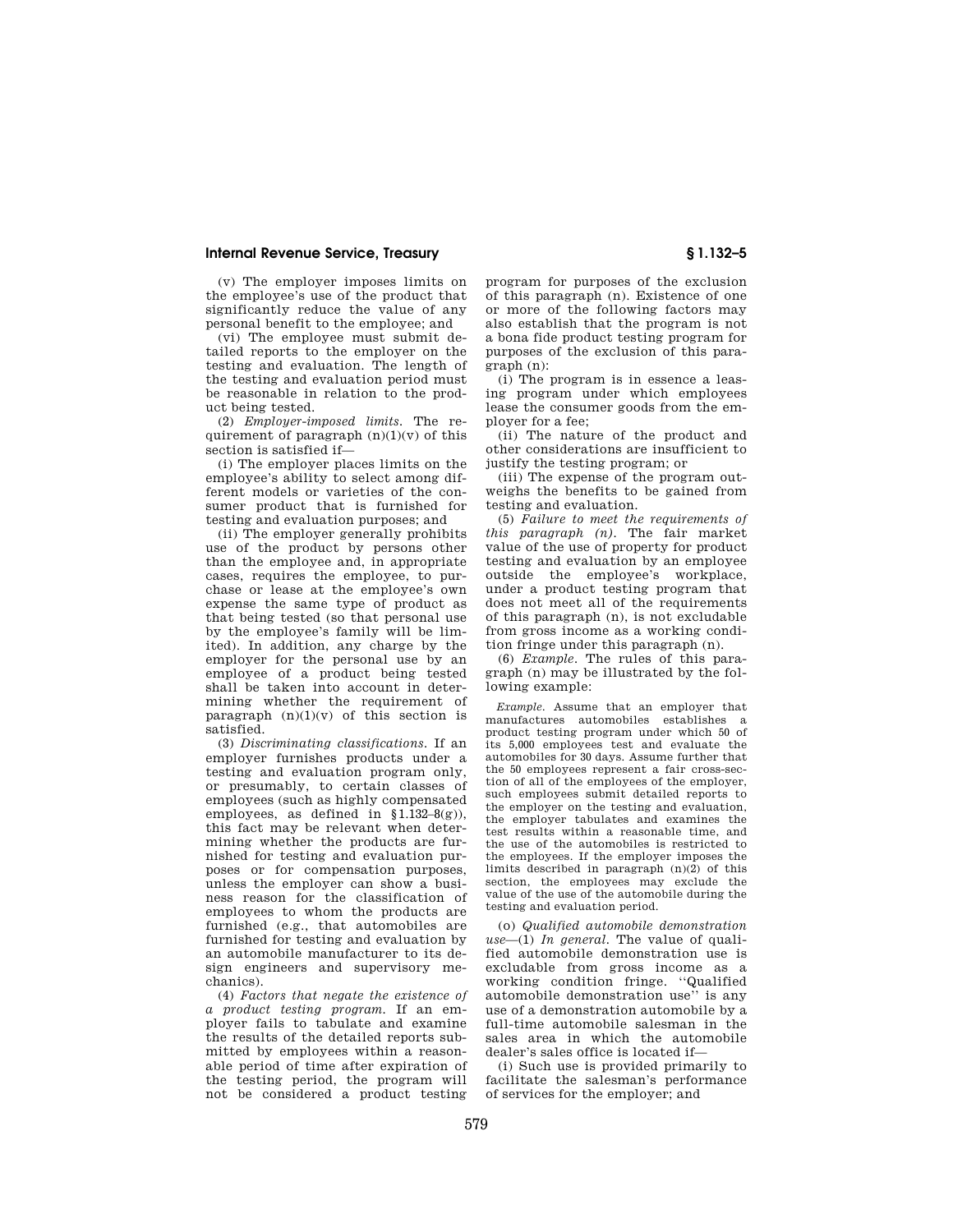(ii) There are substantial restrictions on the personal use of the automobile by the salesman.

(2) *Full-time automobile salesman*—(i) *Defined.* The term ''full-time automobile salesman'' means any individual who—

(A) Is employed by an automobile dealer;

(B) Customarily spends at least half of a normal business day performing the functions of a floor salesperson or sales manager;

(C) Directly engages in substantial promotion and negotiation of sales to customers;

(D) Customarily works a number of hours considered full-time in the industry (but at a rate not less than 1,000 hours per year); and

(E) Derives at least 25 percent of his or her gross income from the automobi1e dealership directly as a result of the activities described in paragraphs  $(0)(2)(i)$  (B) and (C) of this section.

For purposes of paragraph  $(o)(2)(i)$  (E) of this section, income is not considered to be derived directly as a result of activities described in paragraphs  $(0)(2)(i)$  (B) and (C) of this section to the extent that the income is attributable to an individual's ownership interest in the dealership. An individual will not be considered to engage in direct sales activities if the individual's sales-related activities are substantially limited to review of sales price offers from customers. An individual, such as the general manager of an automobi1e dealership, who receives a sales commission on the sale of an automobile is not a full-time automobile salesman unless the requirements of this paragraph  $(0)(2)(i)$  are met. The exclusion provided in this paragraph (o) is available to an individual who meets the definition of this paragraph  $(0)(2)(i)$  whether the individual performs services in addition to those described in this paragraph (o)(2)(i). For example, an individual who is an owner of the automobile dealership but who otherwise meets the requirements of this paragraph  $(0)(2)(i)$ may exclude from gross income the value of qualified automobile demonstration use. However, the exclusion of this paragraph (o) is not available to

**§ 1.132–5 26 CFR Ch. I (4–1–10 Edition)** 

owners of large automobile dealerships who do not customarily engage in significant sales activities.

(ii) *Use by an individual other than a full-time automobile salesman.* Personal use of a demonstration automobile by an individual other than a full-time automobile salesman is not treated as a working condition fringe. Therefore, any personal use, including commuting use, of a demonstration automobile by a part-time salesman, automobile mechanic, or other individual who is not a full-time automobile salesman is not ''qualified automobile demonstration use'' and thus not excludable from gross income. This is the case whether or not the personal use is within the sales area (as defined in paragraph (o)(5) of this section).

(3) *Demonstration automobile.* The exclusion provided in this paragraph (o) applies only to qualified use of a demonstration automobile. A demonstration automobile is an automobile that is—

(i) Currently in the inventory of the automobile dealership; and

(ii) Available for test drives by customers during the normal business hours of the employee.

(4) *Substantial restrictions on personal use.* Substantial restrictions on the personal use of a demonstration automobile exist when all of the following conditions are satisfied:

(i) Use by individuals other than the full-time automobile salesmen (e.g., the salesman's family) is prohibited;

(ii) Use for personal vacation trips is prohibited;

(iii) The storage of personal possessions in the automobile is prohibited; and

(iv) The total use by mileage of the automobile by the salesman outside the salesman's normal working hours is limited.

(5) *Sales area*—(i) *In general.* Qualified automobile demonstration use consists of use in the sales area in which the automobile dealer's sales office is located. The sales area is the geographic area surrounding the automobile dealer's sales office from which the office regularly derives customers.

(ii) *Sales area safe harbor.* With respect to a particular full-time salesman, the automobile dealer's sales area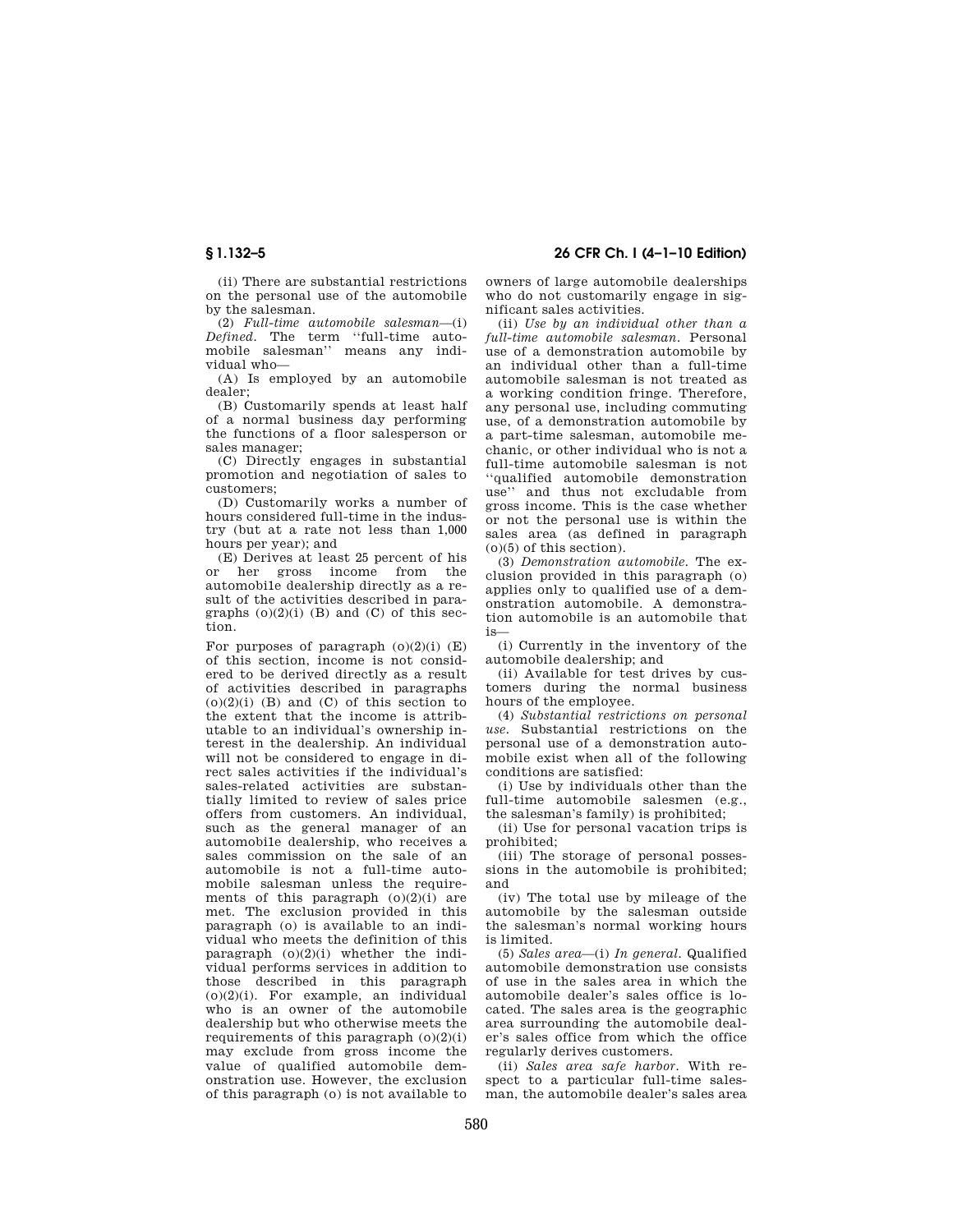may be treated as the area within a radius of the larger of—

(A) 75 miles or

(B) The one-way commuting distance (in miles) of the particular salesman from the dealer's sales office.

(6) *Applicability of substantiation requirements of sections 162 and 274(d).*  Notwithstanding anything in this section to the contrary, the value of the use of a demonstration automobile may not be excluded from gross income as a working condition fringe, by either the employer or the employee, unless, with respect to the restrictions of paragraph  $(0)(4)$  of this section, the substantiation requirements of section 274(d) and the regulations thereunder are satisfied. See §1.132–5(c) for general and safe harbor rules relating to the applicability of the substantiation requirements of section 274(d).

(7) *Special valuation rules.* See §1.61–  $21(d)(6)(ii)$  for special rules that may be used to value the availability of demonstration automobiles.

(p) *Parking*—(1) *In general.* The value of parking provided to an employee on or near the business premises of the employer is excludable from gross income as a working condition fringe under the special rule of this paragraph (p). If the rules of this paragraph (p) are satisfied, the value of parking is excludable from gross income whether the amount paid by the employee for parking would be deductible under section 162. The working condition fringe exclusion applies whether the employer owns or rents the parking facility or parking space.

(2) *Reimbursement of parking expenses.*  A reimbursement to the employee of the ordinary and necessary expenses of renting a parking space on or near the business premises of the employer is excludable from gross income as a working condition fringe, if, but for the parking expense, the employee would not have been entitled to receive and retain such amount from the employer. If, however an employee is entitled to retain a general transportation allowance or a similar benefit whether or not the employee has parking expenses, no portion of that allowance is excludable from gross income under this paragraph (p) even if it is used for parking expenses.

(3) *Parking on residential property.*  With respect to an employee, this paragraph (p) does not apply to any parking facility or space located on property owned or leased by the employee for residential purposes.

(4) *Dates of applicability.* This paragraph (p) applies to benefits provided before January 1, 1993. For benefits provided after December 31, 1992, see §1.132–9.

(q) *Nonapplicability of nondiscrimination rules.* Except to the extent provided in paragraph (n)(3) of this section (relating to discriminating classifications of a product testing program), the nondiscrimination rules of section 132 (h)(1) and §1.132–8 do not apply in determining the amount, if any, of a working condition fringe.

(r) *Volunteers*—(1) *In general.* Solely for purposes of section 132(d) and paragraph (a)(1) of this section, a bona fide volunteer (including a director or officer) who performs services for an organization exempt from tax under section 501(a), or for a government employer (as defined in paragraph (m)(7) of this section), is deemed to have a profit motive under section 162.

(2) *Limit on application of this paragraph.* This paragraph (r) shall not be used to support treatment of the bona fide volunteer as having a profit motive for purposes of any provision of the Internal Revenue Code of 1986 (Code) other than section 132(d). Nothing in this paragraph (r) shall be interpreted as determining the employment status of a bona fide volunteer for purposes of any section of the Code other than section 132(d).

(3) *Definitions*—(i) *Bona fide volunteer.*  For purposes of this paragraph (r), an individual is considered a ''bona fide volunteer'' if the individual does not have a profit motive for purposes of section 162. For example, an individual is considered a ''bona fide volunteer'' if the total value of the benefits provided with respect to the volunteer services is substantially less than the total value of the volunteer services the individual provides to an exempt organization or government employer.

(ii) *Liability insurance coverage for a bona fide volunteer.* For purposes of this paragraph (r), the receipt of liability insurance coverage by a volunteer, or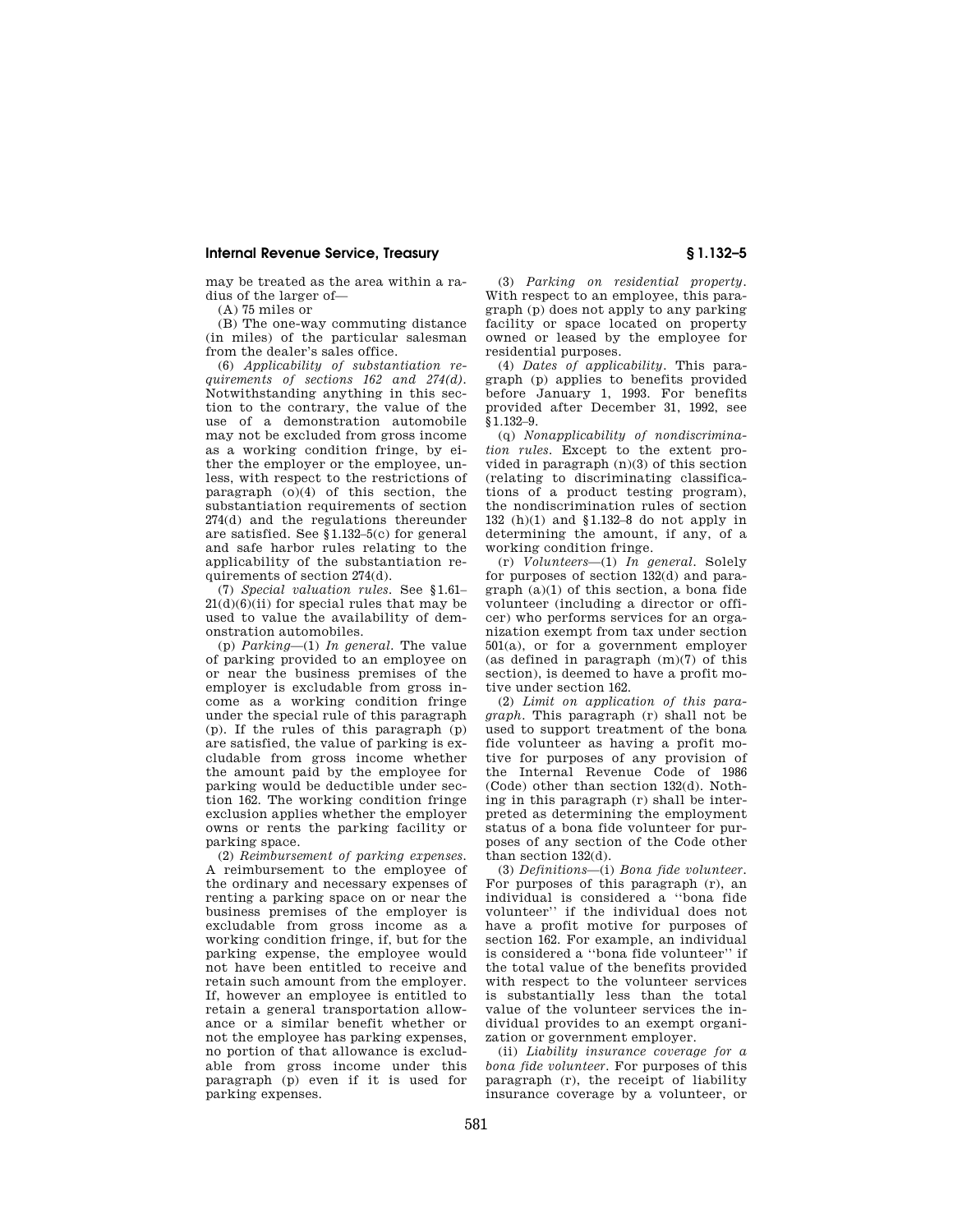an exempt organization or government employer's undertaking to indemnify the volunteer for liability, does not by itself confer a profit motive on the volunteer, provided the insurance coverage or indemnification relates to acts performed by the volunteer in the discharge of duties, or the performance of services, on behalf of the exempt organization or government employer.

(4) *Example.* The following example illustrates the provisions of paragraph (r) of this section.

*Example.* A is a manager and full-time employee of P, a tax-exempt organization described in section 501(c)(3). B is a member of P's board of directors. Other than \$25 to defray expenses for attending board meetings, B receives no compensation for serving as a director and does not have a profit motive. Therefore, B is a bona fide volunteer by application of paragraph  $(r)(3)(i)$  of this section and is deemed to have a profit motive under paragraph  $(r)(1)$  of this section for purposes of section 132(d). In order to provide liability insurance coverage, P purchases a policy that covers actions arising from A's and B's activities performed as part of their duties to P. The value of the policy and payments made to or on behalf of A under the policy are excludable for A's gross income as a working condition fringe, because A has a profit motive under section 162 and would be able to deduct payments for liability insurance coverage had he paid for it himself. The receipt of liability insurance coverage by B does not confer a profit motive on B by application of paragraph (r)(3)(ii) of this section. Thus, the value of the policy and payments made to or on behalf of B under the policy are excludable from B's income as a working condition fringe. For the year in which the liability insurance coverage is provided to A and B, P may exclude the value of the benefit on the Form W-2 it issues to A or on any Form 1099 it might otherwise issue to B.

(s) *Application of section*  $274(a)(3)$ —(1) *In general.* If an employer's deduction under section 162(a) for dues paid or incurred for membership in any club organized for business, pleasure, recreation, or other social purpose is disallowed by section  $274(a)(3)$ , the amount, if any, of an employee's working condition fringe benefit relating to an employer-provided membership in the club is determined without regard to the application of section  $274(a)$  to the employee. To be excludible as a working condition fringe benefit, however, the amount must otherwise qual-

# **§ 1.132–5 26 CFR Ch. I (4–1–10 Edition)**

ify for deduction by the employee under section 162(a). If an employer treats the amount paid or incurred for membership in any club organized for business, pleasure, recreation, or other social purpose as compensation under section  $274(e)(2)$ , then the expense is deductible by the employer as compensation and no amount may be excluded from the employee's gross income as a working condition fringe benefit. See  $$1.274-2(f)(2)(iii)(A).$ 

(2) *Treatment of tax-exempt employers.*  In the case of an employer exempt from taxation under subtitle A of the Internal Revenue Code, any reference in this paragraph (s) to a deduction disallowed by section 274(a)(3) shall be treated as a reference to the amount which would be disallowed as a deduction by section  $274(a)(3)$  to the employer if the employer were not exempt from taxation under subtitle A of the Internal Revenue Code.

(3) *Examples.* The following examples illustrate this paragraph (s):

*Example 1.* Assume that Company *X* provides Employee *B* with a country club membership for which it paid \$20,000. B substantiates, within the meaning of paragraph (c) of this section, that the club was used 40 percent for business purposes. The business use of the club (40 percent) may be considered a working condition fringe benefit, notwithstanding that the employer's deduction for the dues allocable to the business use is disallowed by section  $274(a)(3)$ , if *X* does not treat the club membership as compensation under section 274(e)(2). Thus, *B* may exclude from gross income \$8,000 (40 percent of the club dues, which reflects *B*'s business use). *X*  must report \$12,000 as wages subject to withholding and payment of employment taxes (60 percent of the value of the club dues, which reflects *B*'s personal use). *B* must include \$12,000 in gross income. *X* may deduct as compensation the amount it paid for the club dues which reflects *B*'s personal use provided the amount satisfies the other requirements for a salary or compensation deduction under section 162.

*Example 2.* Assume the same facts as *Example 1* except that Company *X* treats the \$20,000 as compensation to *B* under section  $274(e)(2)$ . No portion of the \$20,000 will be considered a working condition fringe benefit because the section 274(a)(3) disallowance will apply to *B.* Therefore, *B* must include \$20,000 in gross income.

(t) *Application of section 274(m)(3)*—(1) *In general.* If an employer's deduction under section 162(a) for amounts paid